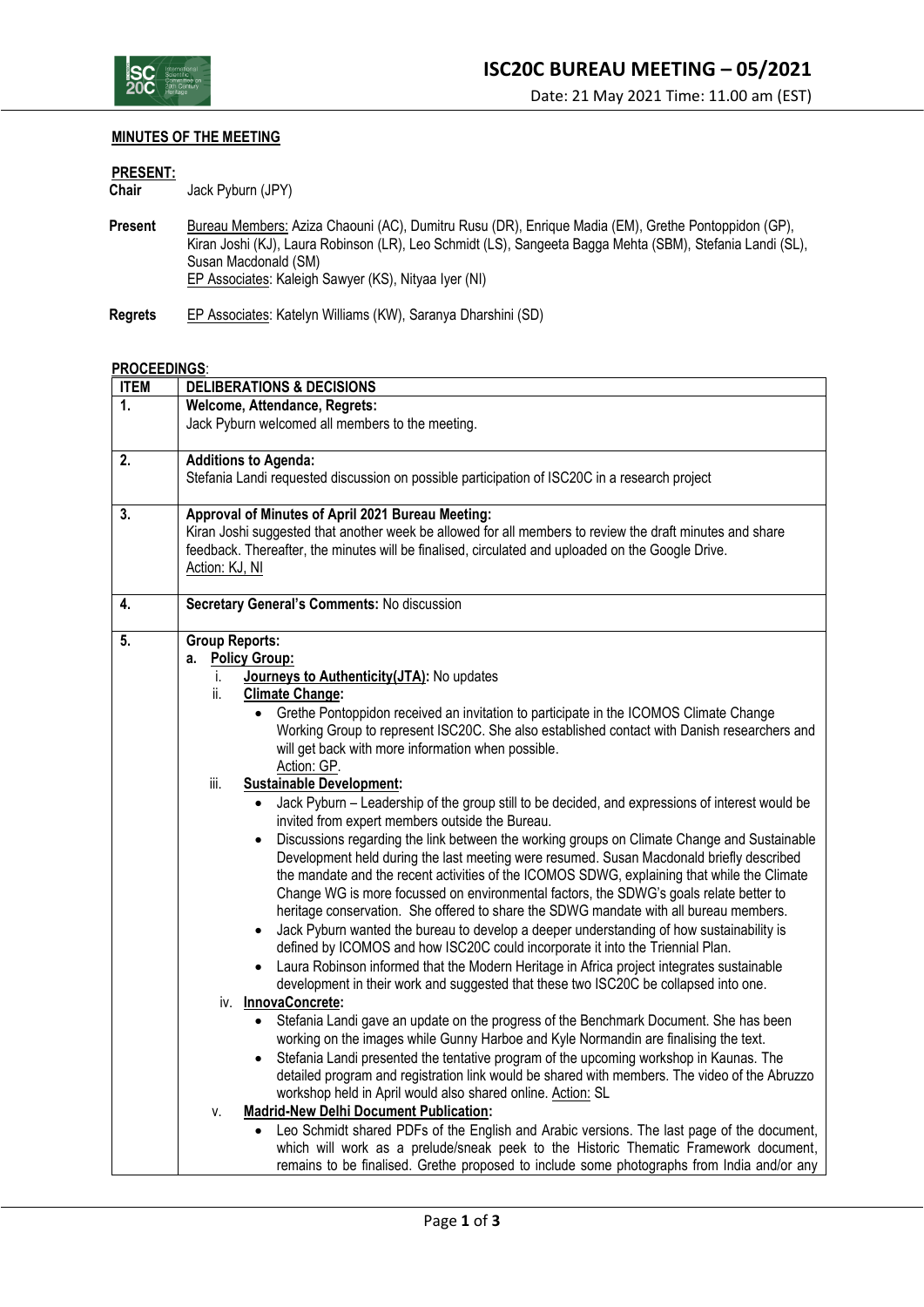

|                    | other non-western region. The English version would be shared by with all bureau members.                                                                                                                                                                                                                                                                                                                                                                                                                                                                                                                                                                                                                                                                                                                                                                                              |  |  |
|--------------------|----------------------------------------------------------------------------------------------------------------------------------------------------------------------------------------------------------------------------------------------------------------------------------------------------------------------------------------------------------------------------------------------------------------------------------------------------------------------------------------------------------------------------------------------------------------------------------------------------------------------------------------------------------------------------------------------------------------------------------------------------------------------------------------------------------------------------------------------------------------------------------------|--|--|
|                    | Action: LS, KJ, SB                                                                                                                                                                                                                                                                                                                                                                                                                                                                                                                                                                                                                                                                                                                                                                                                                                                                     |  |  |
| b. Advocacy Group: |                                                                                                                                                                                                                                                                                                                                                                                                                                                                                                                                                                                                                                                                                                                                                                                                                                                                                        |  |  |
| İ.                 | <b>Heritage Alerts:</b><br>Quito Hotel, Ecuador (Architect: Charles F. McKirahan): Jack Pyburn informed that no further<br>information had been received from ICOMOS Ecuador regarding their claim for international<br>significance of the property.<br>Kala Academy, India (Architect: Charles Correa): Kiran Joshi informed that she has shared the<br>bureau's feedback with Nondita Correa, Director, Charles Correa Foundation, and that Nondita<br>Correa has agreed to resubmit a revised document, building further on the global significance of<br>Charles Correa's work and the Kala Academy. She would continue to work with CCF in an<br>advisory capacity as and when required.<br>Hotel Roses du Dadès M'Gouna, Morocco (Architects: Abdeslem Faraoui and Patrice De<br>Mazières): Aziza Chaouni presented the current risks and threats related to the Hotel Roses du |  |  |
|                    | Dadès M'Gouna situated along the edge of the Sahara Desert. She highlighted the significance<br>of these buildings within the broader discourse of Modern Heritage of Morocco (post-colonial<br>architecture) and the world and requested the bureau to consider issuing a Letter of Support to<br>help saving this monument from demolition. The proposal was supported by all members.<br>Action: AC, JPY                                                                                                                                                                                                                                                                                                                                                                                                                                                                            |  |  |
| ii.<br>iii.        | World Heritage Advisory: No further updates.<br><b>WM Watch:</b> Stefania Landi informed that Sheridan Burke had commented that very few ISC20C<br>members had responded to the call for reviewing Watch nominations and that the call had not been<br>received by some of the members. Jack Pyburn stated that the issue of group mails to members                                                                                                                                                                                                                                                                                                                                                                                                                                                                                                                                    |  |  |
| iv.                | would be addressed later during the meeting.<br>Heritage Applause: No further update.                                                                                                                                                                                                                                                                                                                                                                                                                                                                                                                                                                                                                                                                                                                                                                                                  |  |  |
| c.                 | <b>Education Group:</b><br>EP Mentoring Program: Kaleigh Sawyer and Nityaa Iyer informed edits on the draft call for<br>participation in the broad work of ISC20C or some specific projects had been received from Susan<br>Macdonald and Grethe Pontoppidonon and that the revised letter would be sent to ICOMOS EPWG at<br>the earliest. The process would take around a month and new EPs may join by July 2021.<br>Action: KS, NI, SM, GP                                                                                                                                                                                                                                                                                                                                                                                                                                         |  |  |
| ii.                | Thematic Framework: Giving an update on the five regional workshops being planned in partnership<br>with the GCI, Susan Macdonald informed that those in Africa and Singapore (Asia-Pacific Region)<br>would be held in July 2021 and October 2021 respectively. The workshop for the Arab States may be<br>held Abu Dhabi while Grethe Pontoppidon is following up with potential partners for the one in<br>Europe-North America. A definitive programme would be shared during the next meeting.<br>Action: SM                                                                                                                                                                                                                                                                                                                                                                      |  |  |
| iii.               | MAP 2021:<br>Susan Mcdonald presented proposal on behalf of Sheridan Burke. The PPT would be shared<br>with all bureau members.<br>Action: SM                                                                                                                                                                                                                                                                                                                                                                                                                                                                                                                                                                                                                                                                                                                                          |  |  |
|                    | Aziza Chaouni offered to check with the University of Toronto for help with the visualisation of<br>the data captured as part of this project.<br>Action: AC                                                                                                                                                                                                                                                                                                                                                                                                                                                                                                                                                                                                                                                                                                                           |  |  |
|                    | Stefania Landi suggested contacting Ugo Carughi and Massimo Visone, authors of the<br>publication Time Frames: Conservation Policies for Twentieth-Century Architectural Heritage,<br>urging them to join the ISC and/or the MAP 2021 Working Group.<br>Action: SL                                                                                                                                                                                                                                                                                                                                                                                                                                                                                                                                                                                                                     |  |  |
|                    | Dumitru Rusu suggested that the mapping aspect of the project be potentially integrated with<br>the inventory proposal for cataloguing 20C site under threat on an online map that he had<br>previously shared with the bureau                                                                                                                                                                                                                                                                                                                                                                                                                                                                                                                                                                                                                                                         |  |  |
| iv.                | Toolkit: Enrique Madia remarked that he had been managing the Toolkit only with helpers from within<br>South America and requested help from the larger ISC20C membership. Information about the project<br>can be circulated to all memberships and Eols invited.<br>Action: EM                                                                                                                                                                                                                                                                                                                                                                                                                                                                                                                                                                                                       |  |  |